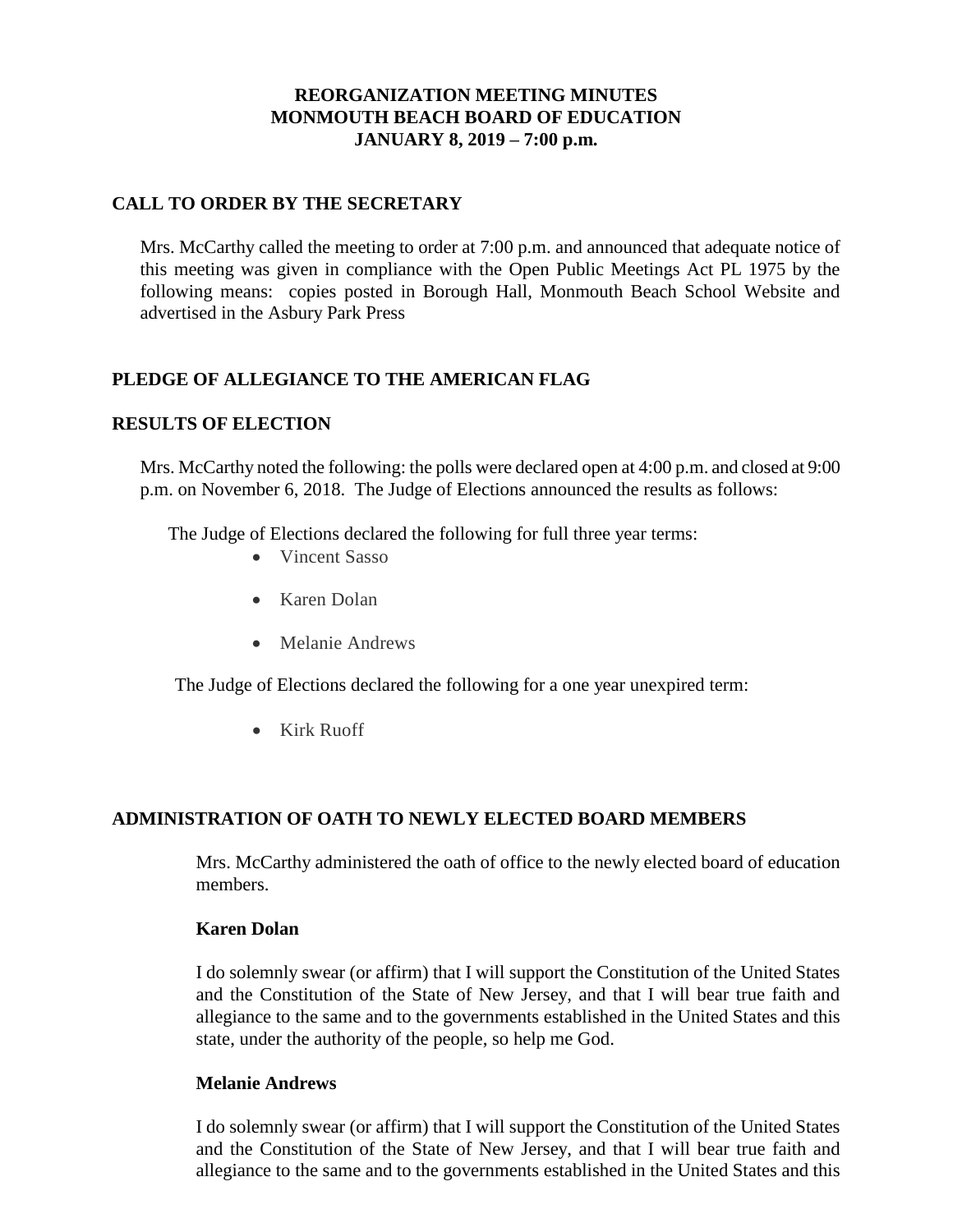state, under the authority of the people, so help me God.

#### **Vincent Sasso**

I do solemnly swear (or affirm) that I will support the Constitution of the United States and the Constitution of the State of New Jersey, and that I will bear true faith and allegiance to the same and to the governments established in the United States and this state, under the authority of the people, so help me God.

#### **BOARD MEMBERS - now consist of:**

| <b>Kirk Ruoff</b>       | Term expires in 2019 |
|-------------------------|----------------------|
| Kelly Scaturro          | Term expires in 2019 |
| Chris Dudick            | Term expires in 2019 |
| Barbara Kay             | Term expires in 2020 |
| Leo Decker              | Term expires in 2020 |
| <b>Kenneth Marowitz</b> | Term expires in 2020 |
| Karen Dolan             | Term expires in 2021 |
| <b>Vincent Sasso</b>    | Term expires in 2021 |
| Melanie Andrews         | Term expires in 2021 |

### **ROLL CALL**

PRESENT: Mr. Ruoff, Mr. Dudick, Mrs. Kay, Mr. Decker, Mr. Marowitz, Mrs. Dolan, Mr.Sasso Mrs.Andrews ABSENT: Mrs. Scaturro

### **NOMINATION AND ELECTION OF PRESIDENT**

Mrs. McCarthy called for nominations for President:

Mrs. Dolan nominated Mr. Ruoff for President of the Board of Education and Mrs. Kay seconded the motion

Kirk Ruoff was elected President of the Board of Education by the following roll call vote:

YES: Mrs. Kay, Mrs. Dolan, Mr. Sasso, Mr. Morowitz, Mr. Ruoff, Mr. Dudick, Mrs. Andrews

### **NOMINATION AND ELECTION OF VICE PRESIDENT**

Mr. Ruoff called for nominations of Vice-President.

Mr. Ruoff nominated Mr. Decker for Vice President of the Board of Education and Mrs. Dolan seconded the motion.

Mr. Decker was elected Vice-President of the Board of Education by the following roll call vote:

YES: Mrs. Kay, Mrs. Dolan, Mr. Sasso, Mr. Marowitz, Mr. Ruoff, Mr. Dudick, Mrs.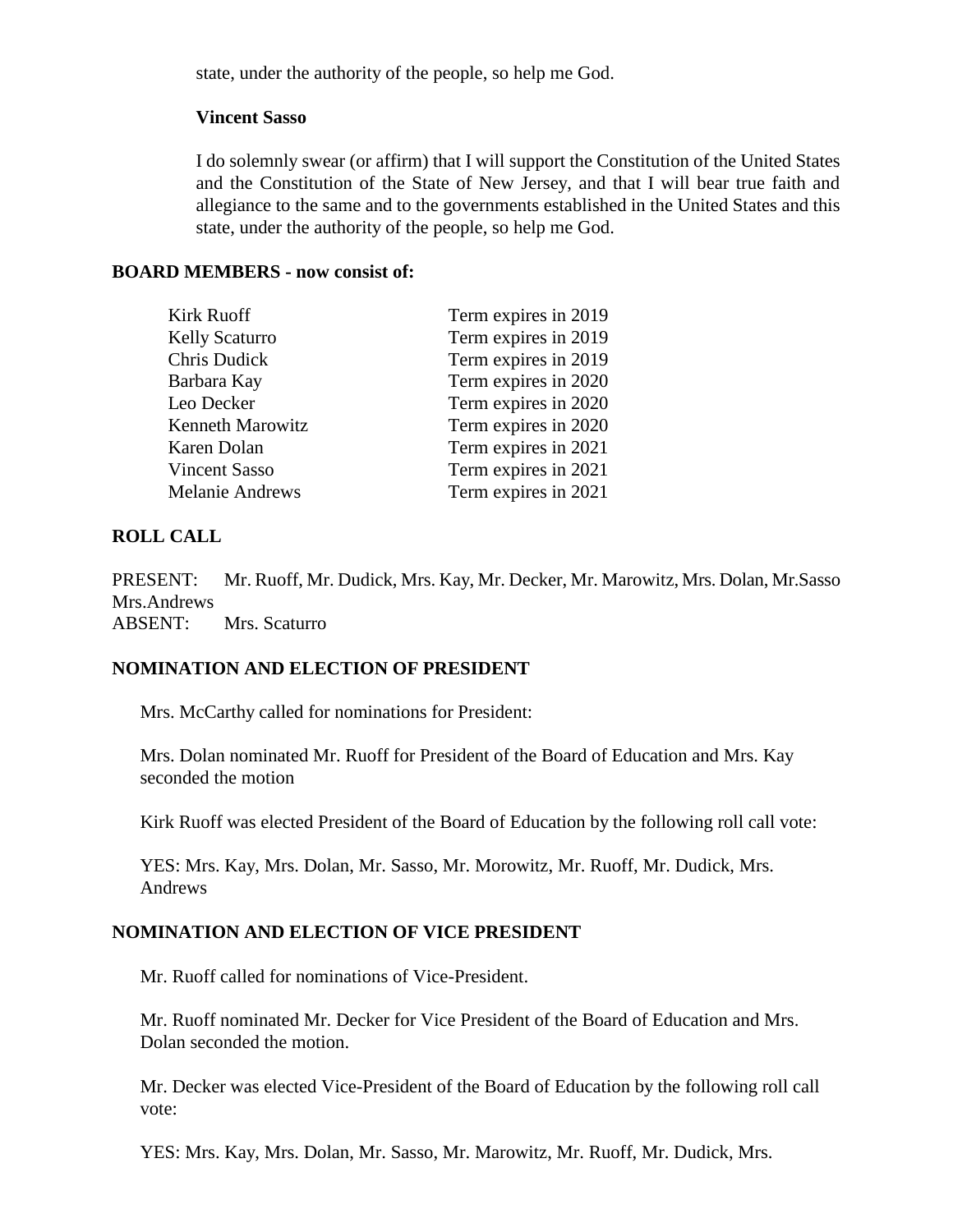Andrews

### **APPOINTMENT OF BOARD SECRETARY**

Mr. Ruoff moved seconded by Mrs. Dolan to adopt the following resolution:

BE IT RESOLVED to appoint Denise McCarthy as Business Administrator/Board Secretary

### **PARLIAMENTARY PROCEDURES**

Mr. Ruoff moved seconded by Mrs. Dolan to adopt the following resolution:

BE IT RESOLVED to adopt Roberts Rules of Order as the official parliamentary procedure manual to be used to conduct meetings and appoint the board secretary and board attorney to act as the parliamentarians for the calendar year 2019.

### **APPOINTMENT OF SCHOOL FUNDS INVESTOR**

Mr. Ruoff moved seconded by Mrs. Dolan to adopt the following resolution:

BE IT RESOLVED to appoint the Business Administrator/Board Secretary as the School Funds Investor.

### **SET TIME AND DATES OF REGULAR BOARD MEETINGS –**

Mr. Ruoff moved seconded by Mrs. Dolan to adopt the following resolution:

BE IT RESOLVED to set the following dates for board meetings which will begin at 7:00 p.m: -

| January 22   | <b>Third Tuesday</b> |
|--------------|----------------------|
| February 19  | <b>Third Tuesday</b> |
| March 19     | <b>Third Tuesday</b> |
| April 16     | <b>Third Tuesday</b> |
| May 21       | <b>Third Tuesday</b> |
| June 18      | <b>Third Tuesday</b> |
| July 16      | <b>Third Tuesday</b> |
| August 20    | <b>Third Tuesday</b> |
| September 17 | <b>Third Tuesday</b> |
| October 15   | <b>Third Tuesday</b> |
| November 19  | <b>Third Tuesday</b> |
| December 17  | <b>Third Tuesday</b> |

Circumstances may force the rescheduling or addition of meetings. In such cases, notice will be given as provided in the Open Public Meetings Act

### **DESIGNATION OF BANK AS OFFICIAL DEPOSITORY FOR SCHOOL FUNDS**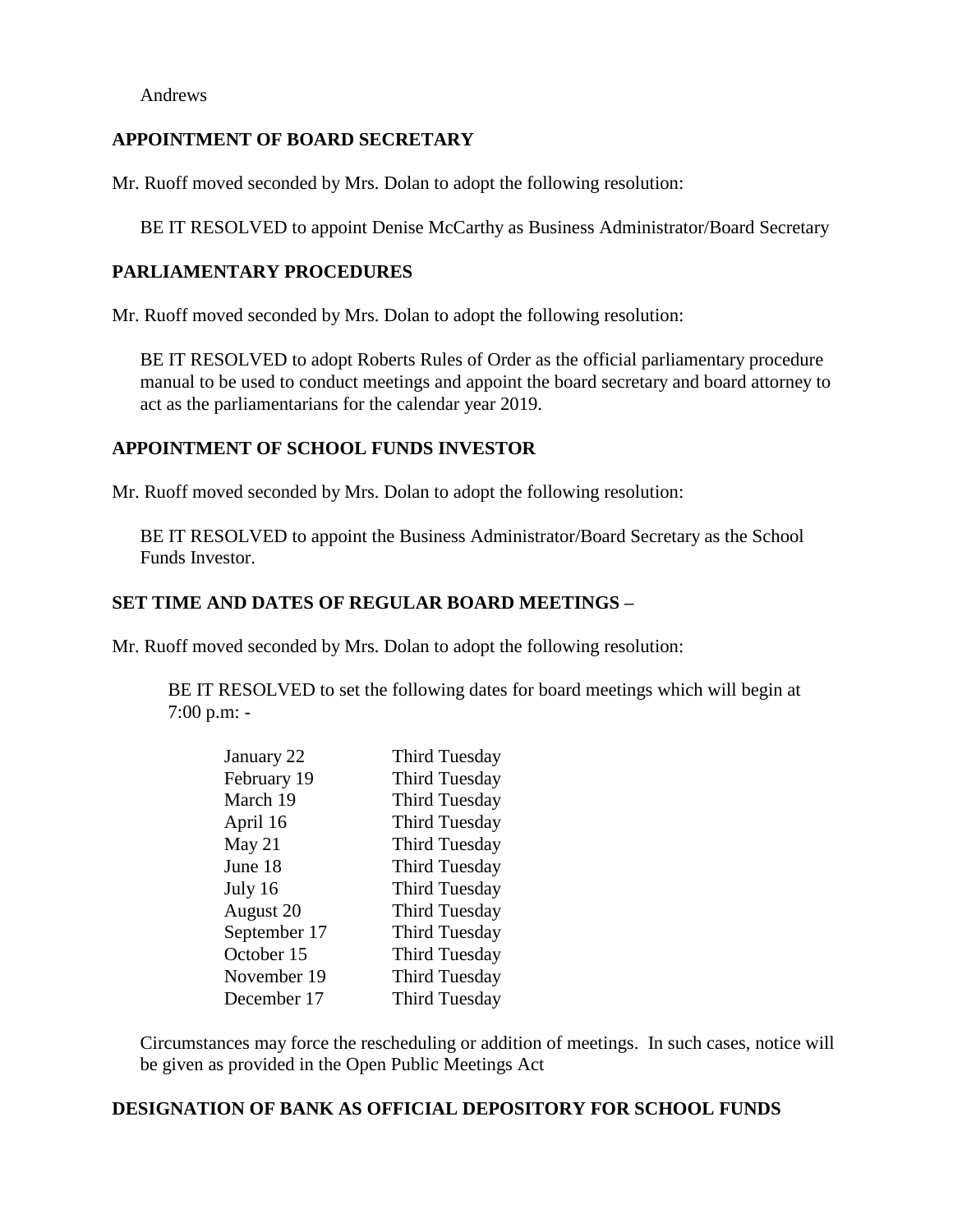Mr. Ruoff moved seconded by Mrs. Dolan to adopt the following resolution:

BE IT RESOLVED to appoint Investors Bank as official depository

# **AUTHORIZATION OF PERSONS TO SIGN CHECKS**

Mr. Ruoff moved seconded by Mrs. Dolan to adopt the following resolution:

BE IT RESOLVED to appoint the following persons to sign checks:

General Fund: President or Vice President, Superintendent and Business Administrator

Agency, Petty Cash and Student Activity: Superintendent or President and Business Administrator

Payroll:

Superintendent or President and Business Administrator

# **PETTY CASH FUNDS**

Mr. Ruoff moved seconded by Mrs. Dolan to adopt the following resolution:

BE IT RESOLVED to set up two petty cash funds for the calendar year 2019 as follows:

Board of Education \$1,000 School Office \$ 100

# **APPOINTMENT OF MEDICAL INSPECTOR**

Mr. Ruoff moved seconded by Mrs. Dolan to adopt the following resolution:

BE IT RESOLVED to appoint Dr. Morgan as medical inspector for the calendar year 2019 at a stipend of  $\frac{1}{2}$  = 3,000.00

# **APPOINTMENT OF ATTORNEY**

Mr. Ruoff moved seconded by Mrs. Dolan to adopt the following resolution:

WHEREAS, there exists a need for legal services and to hire an attorney; and

WHEREAS, such legal services can be provided only by a licensed attorney and the firm of Kenny, Gross, Kovats, Campbell and Parton of Red Bank is so recognized as such a firm; and

WHEREAS, funds are or will be available for this purpose at an hourly rate of  $\frac{\$}{135.00}$ 

# BE IT RESOLVED BY THE MONMOUTH BEACH that:

1. The legal firm of Kenny, Gross, Kovats, Campbell and Parton, namely Douglas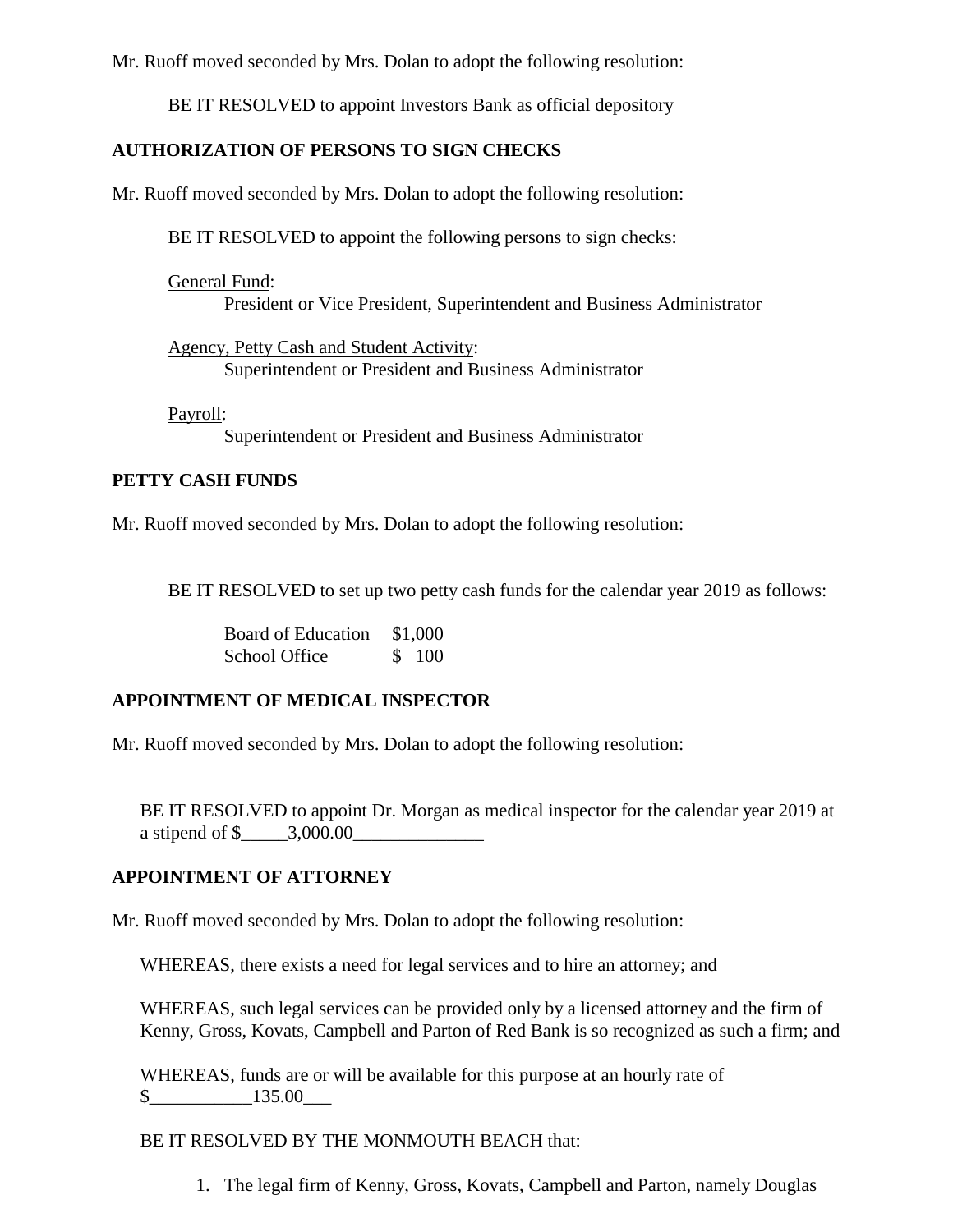Kovats, of Red Bank is hereby retained to provide legal services necessary in conjunction

- 2. The contract is awarded without competitive bidding as a "Professional Service" in accordance with the Public School Contracts Law, NJSA 18A:18A(a)(1), because it is for services performed by persons authorized by law to practice a recognized profession.
- 3. The anticipated term of this contract is 1 year.
- 4. Kenny, Gross, Kovats, Campbell and Parton of Red Bank has completed and submitted a Business Entity Disclosure Certification.
- 5. A copy of this resolution as well as the contract shall be placed on file with the Secretary of the Board.

It should be noted that Mrs. Kay voted no on the appointment of the attorney.

# **APPOINTMENT OF ARCHITECT**

WHEREAS, there exists a need for architectural services and to hire an architect; and

WHEREAS, such services can be provided only by a licensed architect and the firm of Kellenyi, Johnson & Wagner, and Eric Wagner of Red Bank is so recognized as such a firm; and

WHEREAS, funds are or will be available for this current projects that are to be completed

Mr. Ruoff moved seconded by Mrs. Dolan to adopt the following resolution:

BE IT RESOLVED BY THE MONMOUTH BEACH that:

- 1. The architectural services of the firm Kellenyi, Johnson & Wagner, and Eric Wagner, of Red Bank is hereby retained to provide architectural services necessary in conjunction with existing projects at a contract cost of \$140 per hour
- 2. The contract is awarded without competitive bidding as a "Professional Service" in accordance with the Public School Contracts Law, NJSA 18A:18A(a)(1), because it is for services performed by persons authorized by law to practice a recognized profession.
- 3. The anticipated term of this contract is 1 year or upon completion of project
- 4. Kellenyi, Johnson & Wagner, and Eric Wagner, of Red Bank has completed and submitted a Business Entity Disclosure Certification.
- 5. A copy of this resolution as well as the contract shall be placed on file with the Secretary of the Board.

# **APPOINTMENT OF AUDITOR**

WHEREAS, there exists a need for auditing services and to hire an auditor; and

WHEREAS, such auditing services can be provided only by a licensed auditor and the firm of Robert Hulsart, Jr. & Company of Wall Township is so recognized as such a firm; and

WHEREAS, funds in the amount of  $\frac{\$}{\$}$  8,000  $\frac{\$}{\$}$  are or will be available for this purpose.

Mr. Ruoff moved seconded by Mrs. Dolan to adopt the following resolution: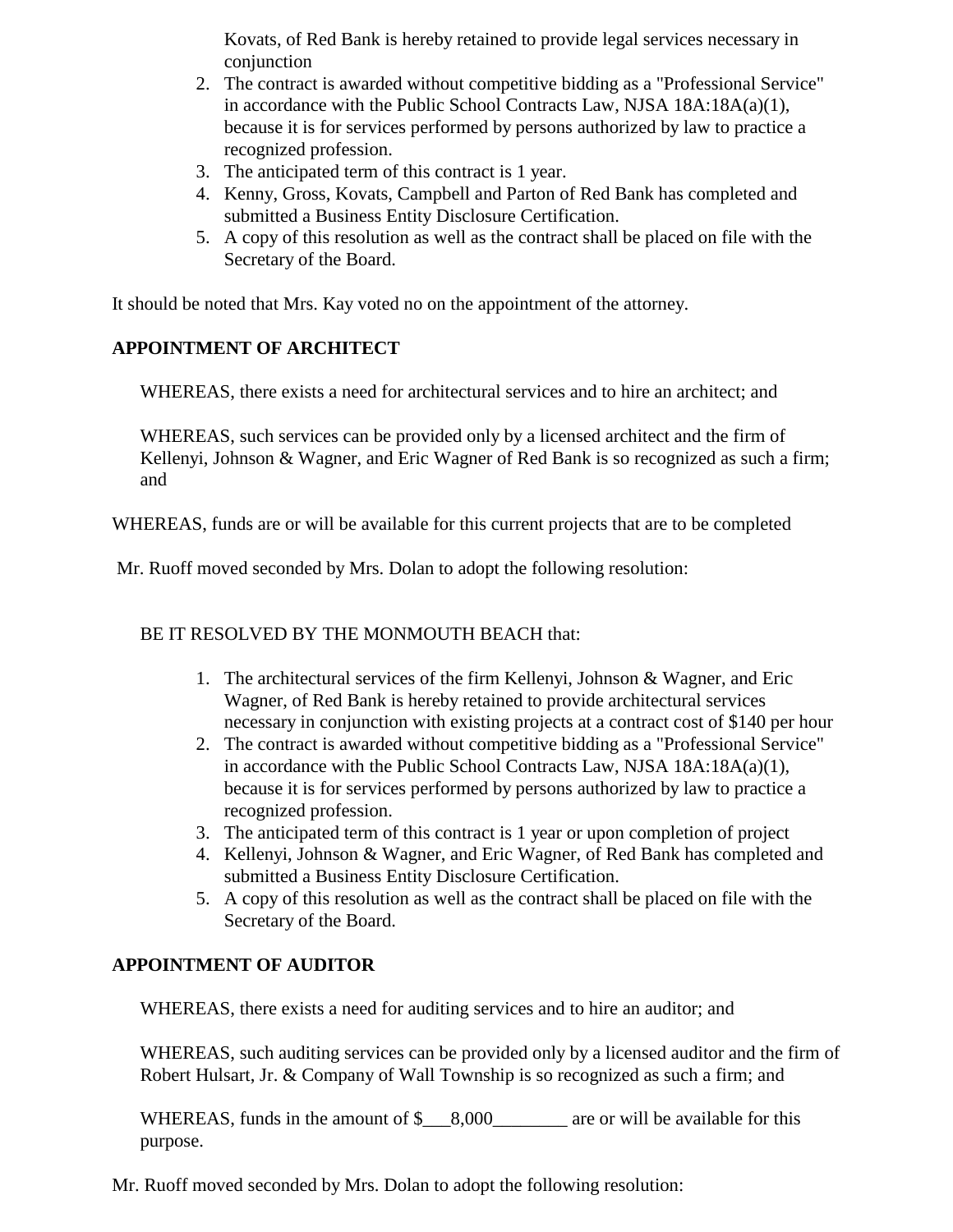# BE IT RESOLVED BY THE MONMOUTH BEACH that:

- 1. The auditing firm of Robert Hulsart, Jr., of Wall Township is hereby retained to provide auditing services necessary in conjunction
- 2. The contract is awarded without competitive bidding as a "Professional Service" in accordance with the Public School Contracts Law, NJSA 18A:18A(a)(1), because it is for services performed by persons authorized by law to practice a recognized profession.
- 3. The Board of Education is required to review the report prior to the engagement of the annual audit, and to acknowledge its review of the report in the minutes that authorizes the engagement of the public school accountant.
- 4. The anticipated term of this contract is 1 year.
- 5. Robert Hulsart, Jr. has completed and submitted a Business Entity Disclosure Certification.
- 6. A copy of this resolution as well as the contract shall be placed on file with the Secretary of the Board.

# **APPOINT OF POLICY CONSULTANT**

WHEREAS, there exists a need for policy review services of the Monmouth Beach Board of Education.

WHEREAS, it has been determined that such policy review services are specialized in nature, require expertise in the field of policy review and can be provided only by someone with knowledge of policy and is not reasonably possible to describe the required services with written bid specifications, and

WHEREAS, funds are or will be available for this purpose in an amount not to exceed \$  $4.635.$  \_\_\_\_\_\_\_\_\_\_\_\_\_\_.

Mr. Ruoff moved seconded by Mrs. Dolan to adopt the following resolution:

# NOW, THEREFORE BE IT RESOLVED, BY THE MONMOUTH BEACH BOARD OF EDUCATION IN THE COUNTY OF MONMOUTH, AS FOLLOWS:

- 1. The policy review services firm of Strauss Esmay Associates, Toms River, NJ 08753, is hereby retained to provide policy review services necessary.
- 2. This contract is awarded without competitive bidding as "Extraordinary Unspecifiable Services" in accordance with the Public School Contracts Law, N.J.S.A.18A:18A(a)(1) because it is for services performed by persons that cannot be reasonably described and bid.
- 3. A copy of this resolution as well as the contract shall be placed on file with the Secretary of the Board.

# **APPOINTMENT OF SPECIAL EDUCATION SERVICES**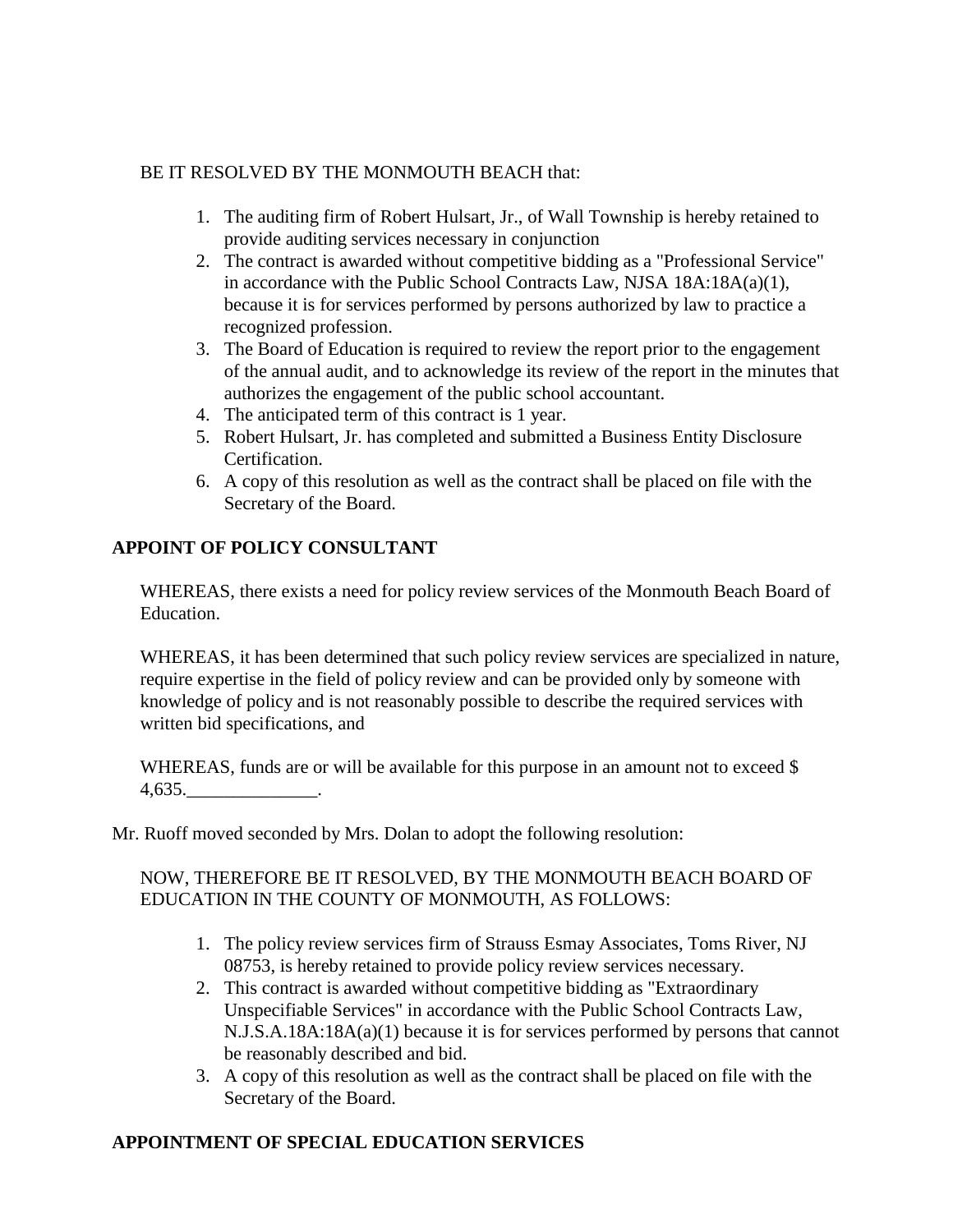BE IT RESOLVED to appoint the following vendors to provide services to students in our district:

Suzanne Shafritz - Occupational Therapy Tender Touch – Occupational Therapy

# **APPOINTMENT OF ASBESTOS MANAGER**

Mrs. Dolan moved seconded by Mrs. Dolan to adopt the following resolution:

BE IT RESOLVED to appoint Robert Seidel as Asbestos Manager

# **APPOINTMENT OF PEST MANAGEMENT COORDINATOR**

Mr. Ruoff moved seconded by Mrs. Dolan to adopt the following resolution:

BE IT RESOLVED to appoint Robert Seidel as Pest Management Coordinator

### **DESIGNATION OF NEWSPAPERS AND POSTING FOR PUBLIC MEETINGS ACT**

Asbury Park Press, Link, and Monmouth Beach School, Monmouth Beach School Website

# **APPOINTMENT TO MONMOUTH EDUCATIONAL SERVICES COMMISSION**

Mr. Ruoff moved seconded by Mrs. Dolan to adopt the following resolution:

BE IT RESOLVED to appoint Michael Ettore as representative to Monmouth County Educational Services Commission

# **ADOPT ALL PRESENT BOARD POLICIES AND BY LAWS**

Mr. Ruoff moved seconded by Mrs. Dolan to adopt the following resolution:

BE IT RESOLVED to adopt all Policies and By Laws presently in effect.

# **ADOPT ALL PRESENT TEXTBOOKS AND CURRICULA**

BE IT RESOLVED to adopt all textbooks and the following Curriculum as follows:

Guide PreK-8 Art PreK-8 English Language Arts PreK-8 Mathematics PreK-8 Music PreK-8 Physical Education/Health PreK-8 Science PreK-8 Social Studies PreK-8 Spanish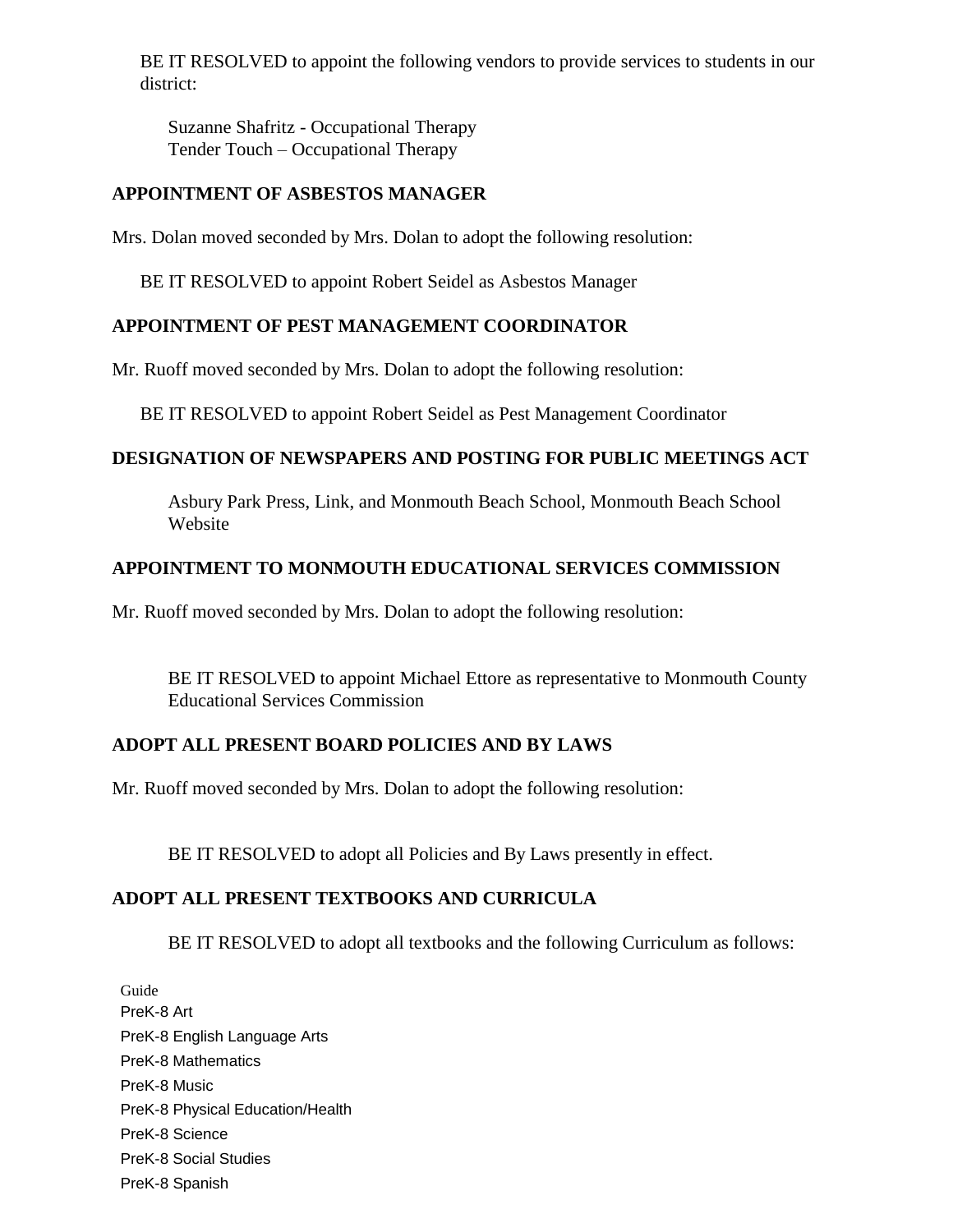K-4 Library/Media K-8 Amistad and Holocaust K-8 Dance and Theater K-8 English Language Learner K-8 Gifted and Talented K-8 Technology/Electives (Coding, Robotics, TV Production) 5-8 Family and Consumer Science (Life Skills)

# **ADOPT UNIFORM MINIMUM CHART OF ACCOUNTS AND IMPLEMENT BUDGET FOR THE CALENDAR YEAR 2019 (HANDBOOK 2R2)**

Mr. Ruoff moved seconded by Mrs. Dolan to adopt the following resolution:

BE IT RESOLVED to adopt the Uniform Minimum Chart of Accounts for New Jersey Public Schools and School District Budget for the calendar year 2019.

# **APPOINT TAX SHELTER ANNUITY COMPANIES**

Mr. Ruoff moved seconded by Mrs. Dolan to adopt the following resolution:

BE IT RESOLVED to appoint Equitable, Siracusa, Metlife, Valic and National Life Group as companies offering 403B plans to our district

### **APPOINT AFFIRMATIVE ACTION OFFICER**

Mr. Ruoff moved seconded by Mrs. Dolan to adopt the following resolution:

BE IT RESOLVED to appoint Joshua DeSantis as Affirmative Action Officer

### **APPOINT SUBSTANCE AWARENESS COORDINATOR**

Mr. Ruoff moved seconded by Mrs. Dolan to adopt the following resolution:

BE IT RESOLVED to appoint Susan Gillick as Substance Awareness Coordinator

### **APPOINT PUBLIC AGENCY COMPLIANCE OFFICER**

Mr. Ruoff moved seconded by Mrs. Dolan to adopt the following resolution:

BE IT RESOLVED to appoint Denise McCarthy as Designated Public Agency Compliance Officer

### **APPOINT 504 OFFICER**

Mr. Ruoff moved seconded by Mrs. Dolan to adopt the following resolution:

BE IT RESOLVED to appoint Joshua DeSantis as our 504 Officer

Mr. Ruoff moved seconded by Mrs. Dolan to adopt the following resolution: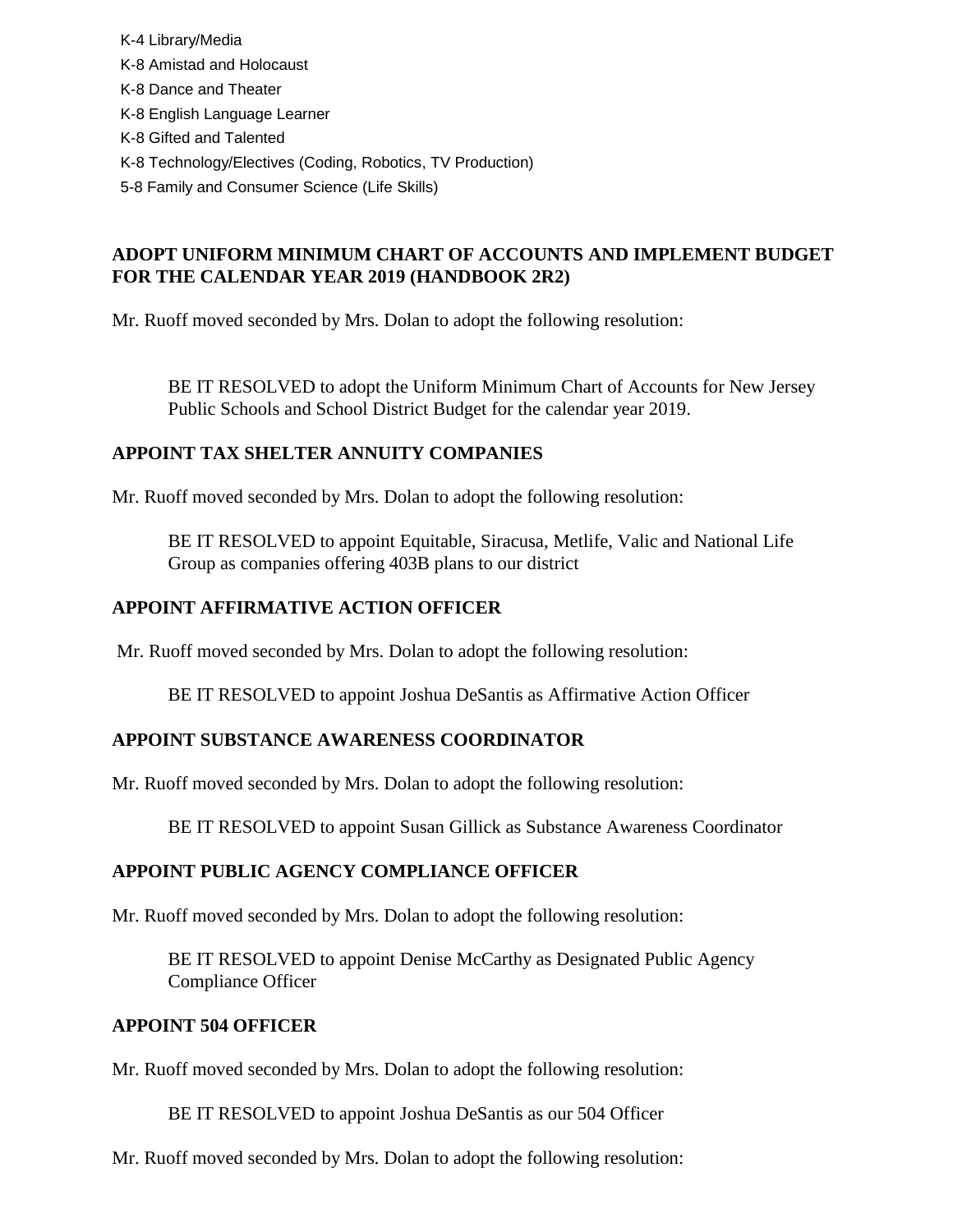BE IT RESOLVED to appoint Denise McCarthy as Custodian of Public Records

# **APPOINTMENT OF ATTENDANCE OFFICER**

Mr. Ruoff moved seconded by Mrs. Dolan to adopt the following resolution:

BE IT RESOLVED to appoint Joshua DeSantis as Attendance Officer

# **RESOLUTION ON INVOKING THE DOCTRINE OF NECESSITY**

Mr. Ruoff moved seconded by Mrs. Dolan to adopt the following resolution:

WHEREAS, the School Ethics Act, N.J.S.A. 18A:12-21 et seq. was enacted by the New Jersey State Legislature to ensure and preserve public confidence in school board members and school administrators and to provide specific ethical standards to guide their conduct; and

WHEREAS, questions have arisen regarding how a Board should invoke the Doctrine of Necessity when a quorum of a board of education has conflicts of interest on a matter required to be voted upon; and

WHEREAS, the School Ethics Commission has provided some guidance in Public Advisory Opinion A03-98 (April 1, 1998), but finds that there is a need to repeat and clarify its opinion; and

WHEREAS, the opinion set forth that, when it is necessary for a Board to invoke the Doctrine of Necessity, the Board should state publicly that it is doing so, the reason that such action is necessary and the specific nature of the conflicts of interest; and

WHEREAS, the opinion further provided that if the Board must invoke the Doctrine of Necessity not just to vote, but also to form a negotiations committee because it is without even three members to serve as a committee, then the Board must determine whether to act as a committee of the whole or to choose a smaller negotiations committee from among its members after stating publicly its reason for doing so as set forth above; and

WHEREAS, in keeping with the Legislative purpose as set forth in N.J.S.A. 18A:12-22(a), the School Ethics Commission views public disclosure of conflicts of interest to be paramount when it is necessary to invoke the Doctrine of Necessity;

NOW THEREFORE BE IT RESOLVED that the School Ethics Commission hereby requires Boards of Education and Charter School Boards of Trustees that must invoke the Doctrine of Necessity to adopt a resolution setting forth that they are invoking the Doctrine, the reason for doing so and the specific nature of the conflicts of interest; and

BE IT FURTHER RESOLVED that Boards of Education and Charter School Boards of Trustees that invoke the Doctrine are directed to read the resolution at a regularly scheduled public meeting, post it where it posts public notices for 30 days and provide the Commission with a copy;

BE IT FURTHER RESOLVED that the Commission shall distribute this Resolution to the county superintendents for distribution to the school districts and charter schools, the New Jersey School Boards Association, the New Jersey Principals and Supervisors Association, the New Jersey Association of School Administrators, the New Jersey Association of School Business Officials and the New Jersey Education Association.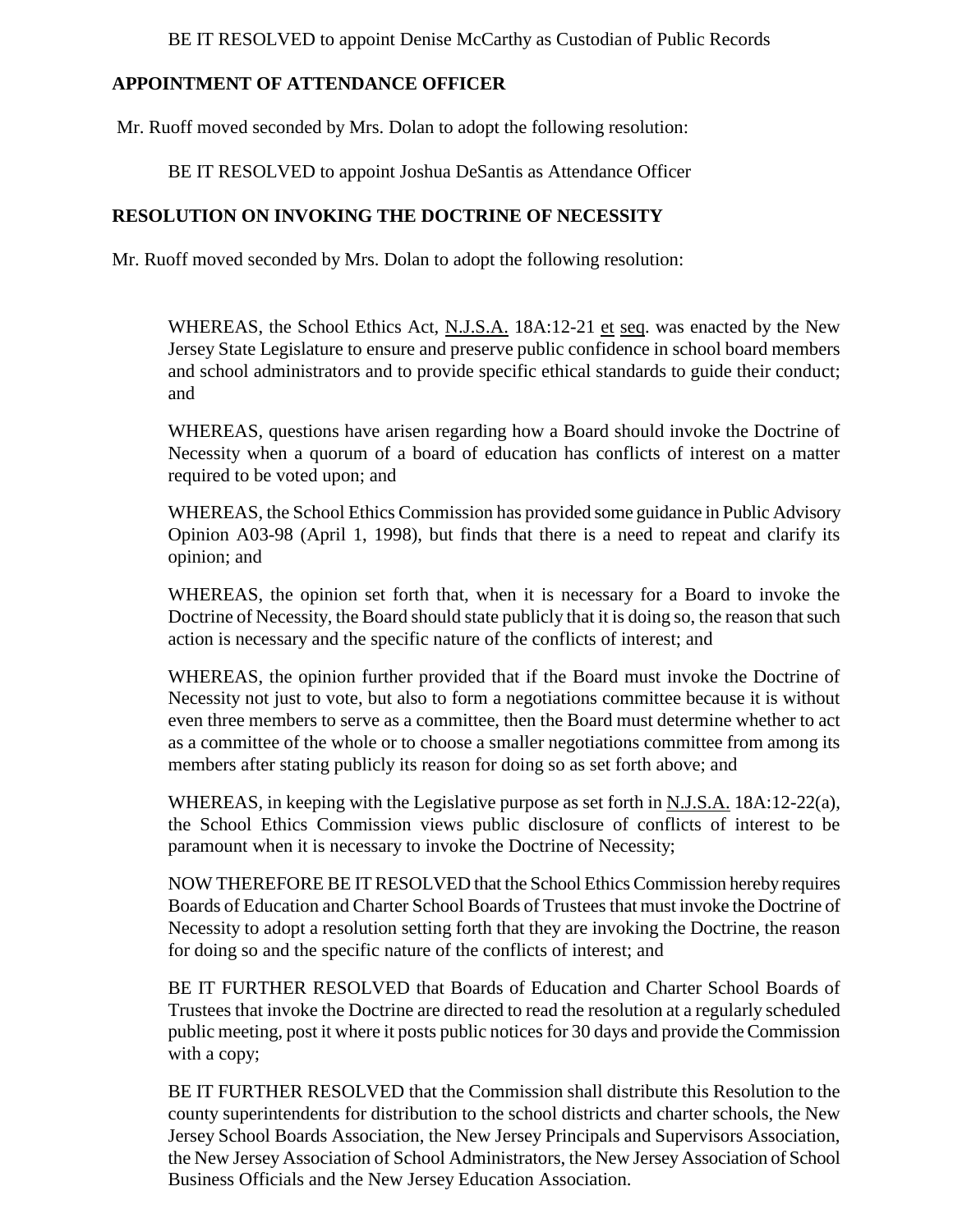### **APPOINTMENT OF PURCHASING AGENT**

Mr. Ruoff moved seconded by Mrs. Dolan to adopt the following resolution:

BE IT RESOLVED to appoint Denise McCarthy as District Purchasing Agent as follows:

WHEREAS 18A:18A-2 provides that a board of education shall assign the authority, responsibility and accountability for the purchasing activity of the board of education to a person or persons who shall have the power to prepare advertisements, to advertise for and receive bids and to award contracts as permitted by this chapter, and

WHEREAS 18A:18A-3 provides that contracts, awarded by the purchasing agent that do not exceed in the aggregate in a contract year the bid threshold (Currently \$40,000, may be awarded by the purchasing agent without advertising for bids when so authorized by board resolution, and

WHEREAS 18A:18A-37, c. provides that all contracts that are in the aggregate less than 15% of the bid threshold (Currently \$6,000) may be awarded by the purchasing agent without soliciting competitive quotations if so authorized by board resolution,

NOW, THEREFORE BE IT RESOLVED, that the Monmouth Beach Board of Education pursuant to the statutes cited above hereby appoints Denise McCarthy as its duly authorized purchasing agent(s) as referenced b9y 18A:18A-2 of the new law that states the Purchasing agent means the secretary, business administrator and is duly assigned the authority, responsibility and accountability for the purchasing activity of the Monmouth Beach Board of Education up to \$40,000 and

BE IT FURTHER RESOLVED, that Denise McCarthy is hereby authorized to award contracts on behalf of the Monmouth Beach Board of Education that are in the aggregate less than 15% of the Bid threshold (Currently \$6,000) without soliciting competitive quotations, and

BE IT FURTHER RESOLVED, that Denise McCarthy is hereby authorized to seek competitive quotations, when applicable and practicable, before awarding contracts, when contracts in the aggregate exceed 15% of the bid threshold (Currently \$6,000) but less than the bid threshold of \$40,000

# **ANNUAL TUITION RATE**

Mr. Ruoff moved seconded by Mrs. Dolan to adopt the following resolution:

BE IT RESOLVED to approve the following tuition rate for the remainder of the 2018- 2019 school year - Kindergarten through  $8<sup>th</sup>$  grade at a rate of \$ 5,500 and to increase the rate to \$ 6,000 for the 2019-2020 school year.

# **STATE HEALTH BENEFIT WAIVER**

Mr. Ruoff moved seconded by Mrs. Dolan to adopt the following resolution: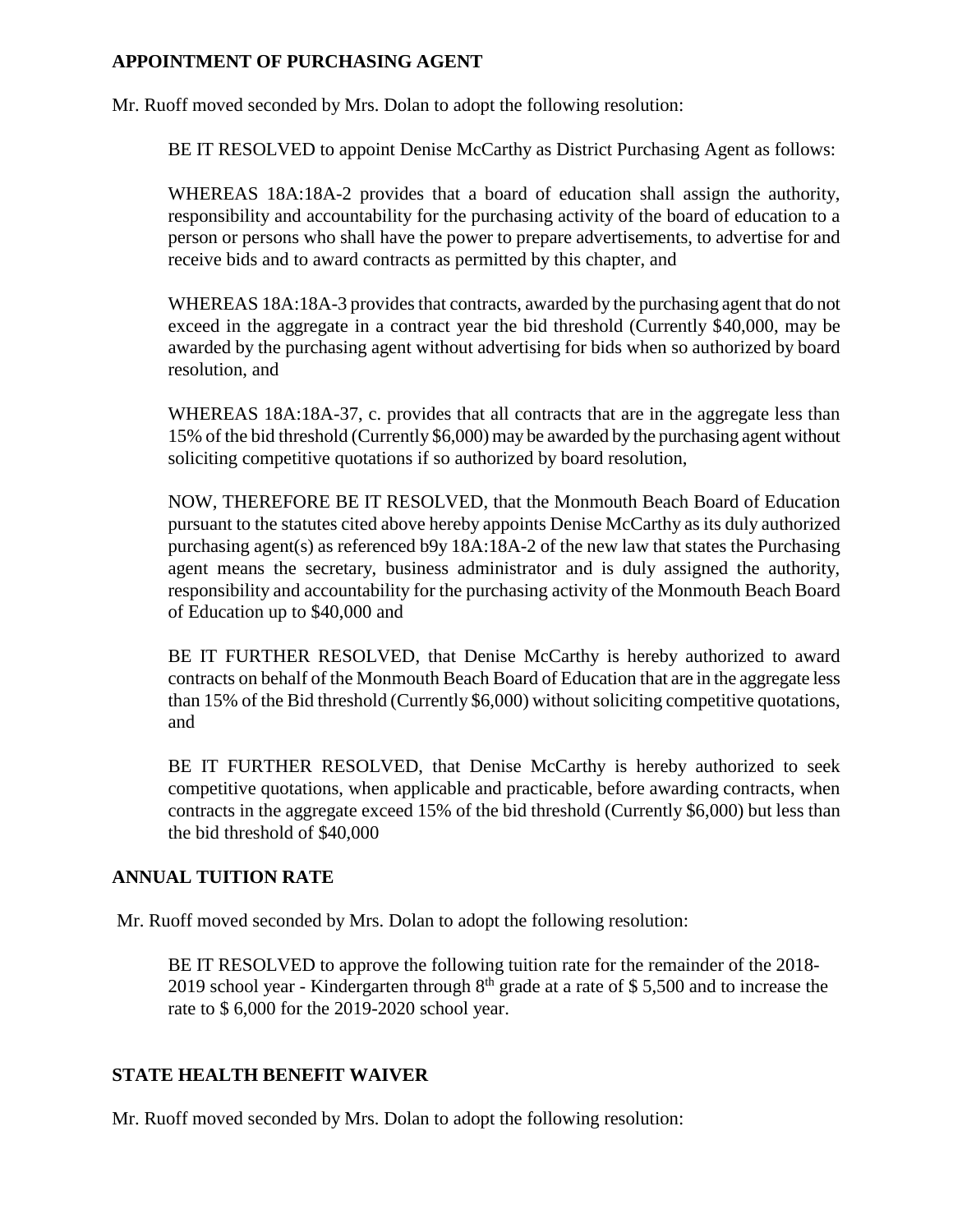BE IT RESOLVED to adopt the following resolution for WAIVER OF COVERAGE OF STATE HEALTH BENEFITS:

WHEREAS, employees are permitted to waive their SHBP medical and prescription coverage - provided they have other health care coverage, and

WHEREAS, a State Health Benefits Program Coverage Waiver/Reinstatement Form and Active Employee Health Benefits Application must be submitted through the Board of Education Office to the SHBP in order to waive SHBP medical and prescription coverage, and

WHEREAS, to reinstate coverage under the SHBP, an employee must once again complete a State Health Benefits Program Coverage Waiver/Reinstatement Form and Active Employee Health Benefits Application, and

WHEREAS, the employee must notify the SHBP within 30 days of the loss of the other coverage and provide proof of loss of that coverage. And

WHEREAS, reinstatement will be effective immediately following the loss of the employee's other health plan coverage,

NOW THEREFORE BE IT RESOLVED, that the Monmouth Beach Board of Education offers the opt out plan to all active eligible employees, and

BE IT FURTHER RESOLVED, those active eligible employees who are eligible for other health care coverage will receive an incentive payment in accordance with State Guidelines of their premium plan, and

BE IT FURTHER RESOLVED, the incentive payment will be made twice a year on the closest pay date to February and June each year.

BE IT FURTHER RESOLVED, that the form of Cafeteria Plan shall be instituted effective January 1, 2019

# **APPROVAL FOR WORKSHOPS, CONFERENCES, MEETINGS, SEMINARS AND CONVENTIONS**

Mr. Ruoff moved seconded by Mrs. Dolan to adopt the following resolutions:

BE IT RESOLVED that the Monmouth Beach Board of Education approve staff members to attend workshops, conferences, meetings, seminars and conventions as deemed appropriate and approved by the Superintendent for the calendar year 2019 and receive reimbursement not to exceed \$250 per staff member in accordance with the amounts established by NJAC 6A:23B-1.1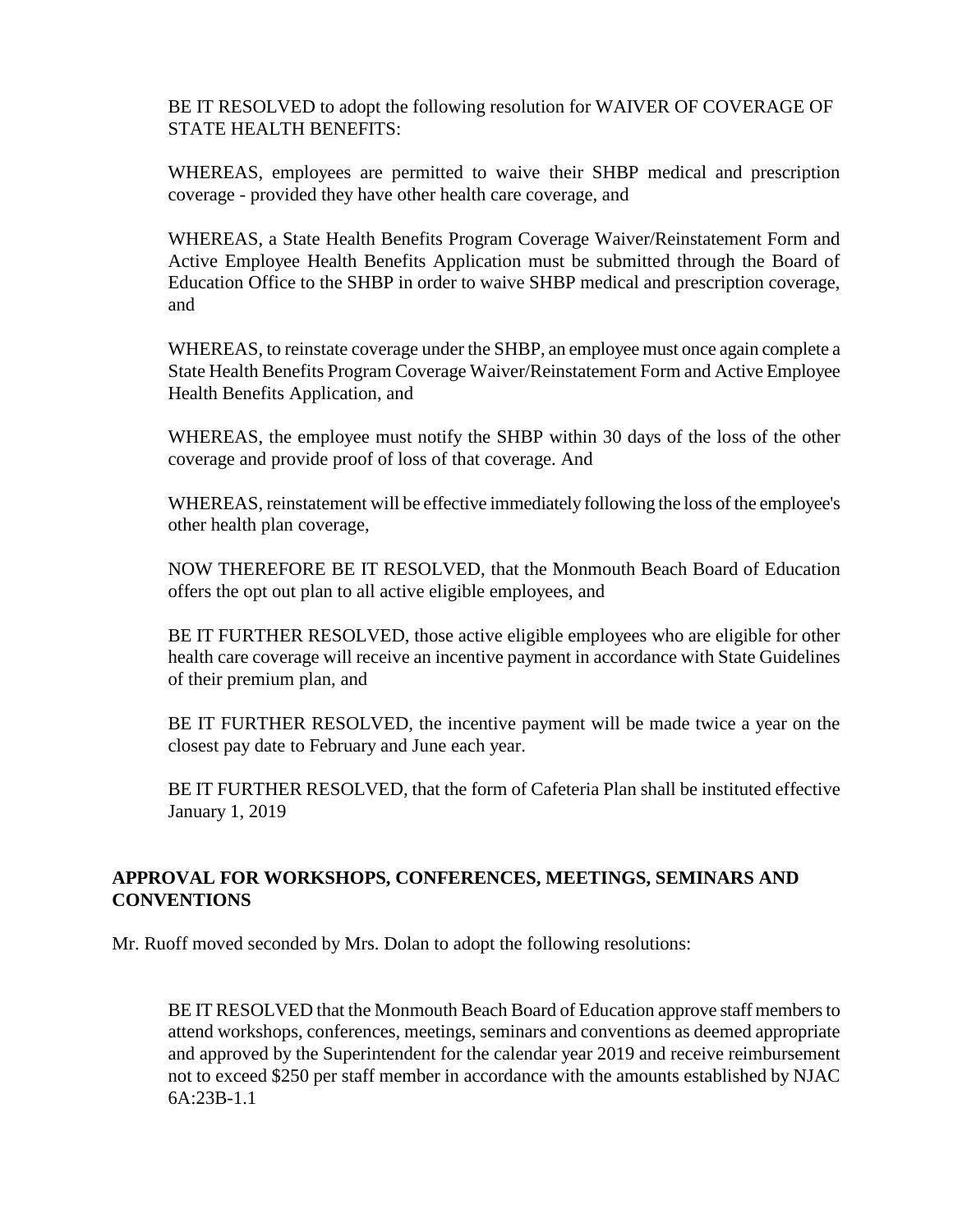BE IT FURTHER RESOLVED that the Board of Education approves travel and related expense reimbursement in accordance with NJAC 6A:23B-1.2(b) to a maximum expenditure of \$25,000 for all staff and board members

BE IT RESOLVED to adopt the following Board Travel resolution:

WHEREAS, The Monmouth Beach Board of Education is required pursuant to N.J.S.A. 18A:11-12 to adopt policy and approve travel expenditures by district employees and board members using local, State, or Federal funds to ensure that travel is educationally necessary and fiscally prudent; and

WHEREAS, The Board of Education is authorized pursuant to N.J.S.A. 18A:11-12(h) to authorize travel for multiple months so long as the approval is itemized by event, total cost, and number of board members or employees attending the event; and

WHEREAS, The Board of Education has determined that the training and informational programs sponsored by NJSBA and set forth below are directly related to and within the scope of board members' duties; and

WHEREAS, The Board of Education has determined that the training and informational programs sponsored by NJSBA and set forth below are directly related to and within the scope of the listed job title's current responsibilities and the board's professional development plan; and

WHEREAS, The Board of Education has determined that participation in the NJSBA training and informational programs requires school district travel expenditures and that this travel is critical to the instructional needs of the district and/or furthers the efficient operation of the district; and

WHEREAS, The Board of Education has determined that the school district travel expenditures to NJSBA programs are in compliance with State travel guidelines as established by the Department of the Treasury and within the guidelines established by the federal Office of Management and Budget; and are consistent with guidance provided by the Commissioner of Education, and except as superseded by conflicting provision of Title 18A of the New Jersey Statutes; and

WHEREAS, The Board of Education finds that a mileage reimbursement rate equal to that of the current federal Internal Revenue Service mileage reimbursement rate per mile is a reasonable rate; and

WHEREAS, The Board of Education has determined that participation in the NJSBA training and informational programs is in compliance with the district policy on travel; and

WHEREAS, Reimbursement for lodging and meals for overnight travel after September 1 will be approved with a Commissioner waiver; therefore be it

RESOLVED, That the Board of Education hereby approves the attendance of the listed number of school board members and district employees at the listed NJSBA training and informational programs, and the costs of attendance including all registration fees, and statutorily authorized travel expenditures, provided that such expenditures are within the annual maximum travel expenditure amount; and, be it further

RESOLVED, That the Monmouth Beach Board of Education authorizes in advance, as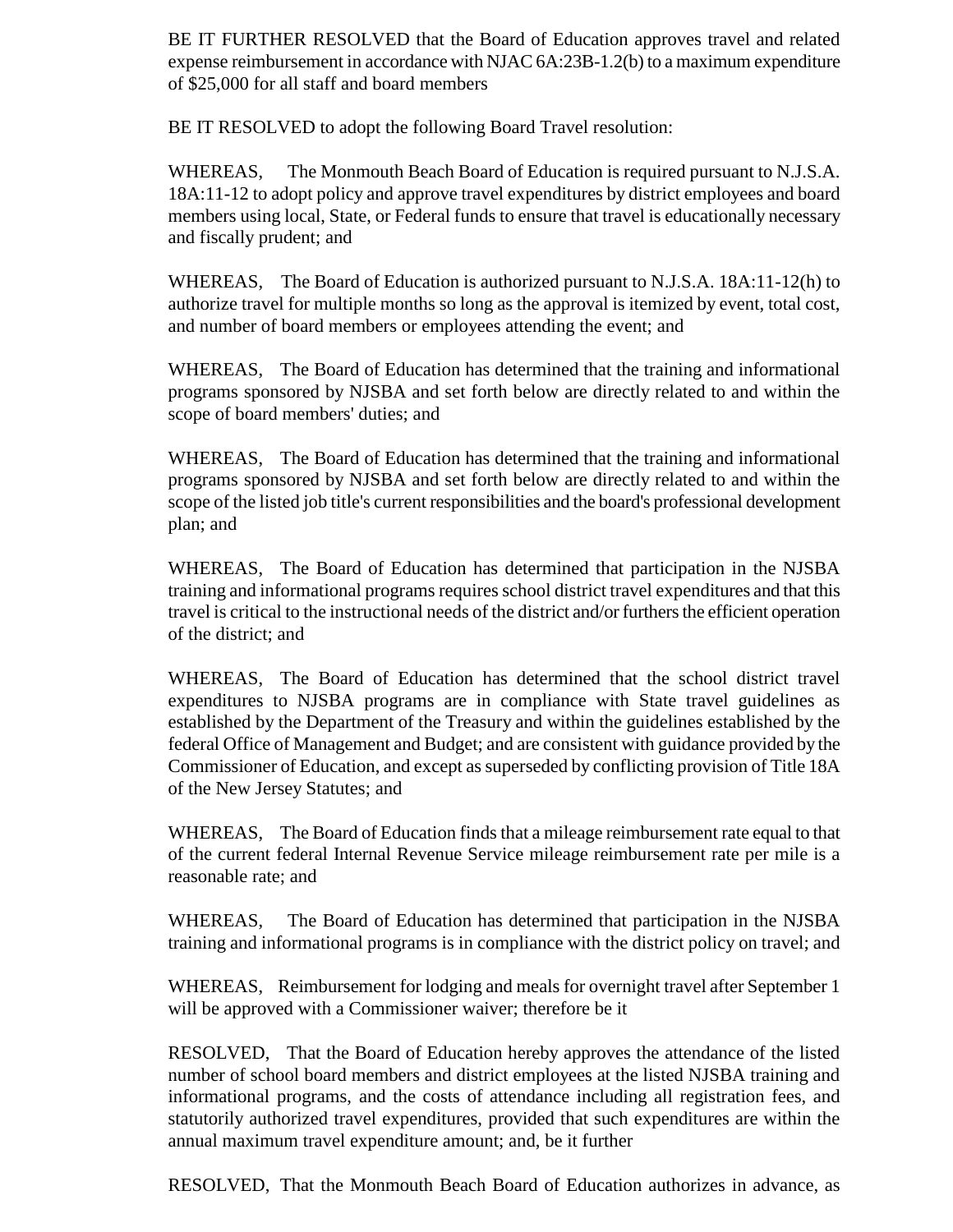required by statute, attendance at the following NJSBA training programs and informational events:

# **CODE OF ETHICS - TRAINING**

Mr. Ruoff moved seconded by Mrs. Dolan to adopt the following resolutions:

BE IT RESOLVED, that the Board of Education Members will have the required Board of Ethics Training session as required under N.J.A.C. 6:3-1.3 and N.J.A.C.6A:30.

RESOLVED, that the New Jersey School Boards Association "Code of Ethics" shall be considered the official Code of Ethics of the Monmouth Beach Board of Education:

# **CODE OF ETHICS**

a. I will uphold and enforce all laws, state board rules and regulations, and court orders pertaining to schools. Desired changes should be brought about only through legal and ethical procedures.

b. I will make decisions in terms of the educational welfare of children and will seek to develop and maintain public schools which meet the individual needs of all children regardless of their ability, race, creed, sex or social standing.

c. I will confine my Board action to policy-making, planning, and appraisal, and I will help to frame policies and plans only after the board has consulted those who will be affected by them.

d. I will carry out my responsibility, not to administer the schools, but, together with my fellow Board members, to see that they are well run.

e. I will recognize that authority rests with the Board of Education and will make no personal promises nor take any private action which may compromise the Board.

f. I will refuse to surrender my independent judgment to special interest or partisan, political groups or to use the schools for personal gain or for the gain of friends.

g. I will hold confidential all matters pertaining to the schools which, if disclosed, would needlessly injure individuals or the schools. But in all other matters, I will provide accurate information and, in concert with my fellow Board members, interpret to the staff the aspirations of the community for its schools.

h. I will vote to appoint the best qualified personnel available after consideration of the recommendation of the chief administrative officer.

i. I will support and protect school personnel in proper performance of their duties.

j. I will refer all complaints to the chief administrative officer and will act on such complaints at public meetings only after failure of an administrative solution.

# **APPOINTMENT OF COMMITTEE MEMBERS**

**PERSONNEL-**